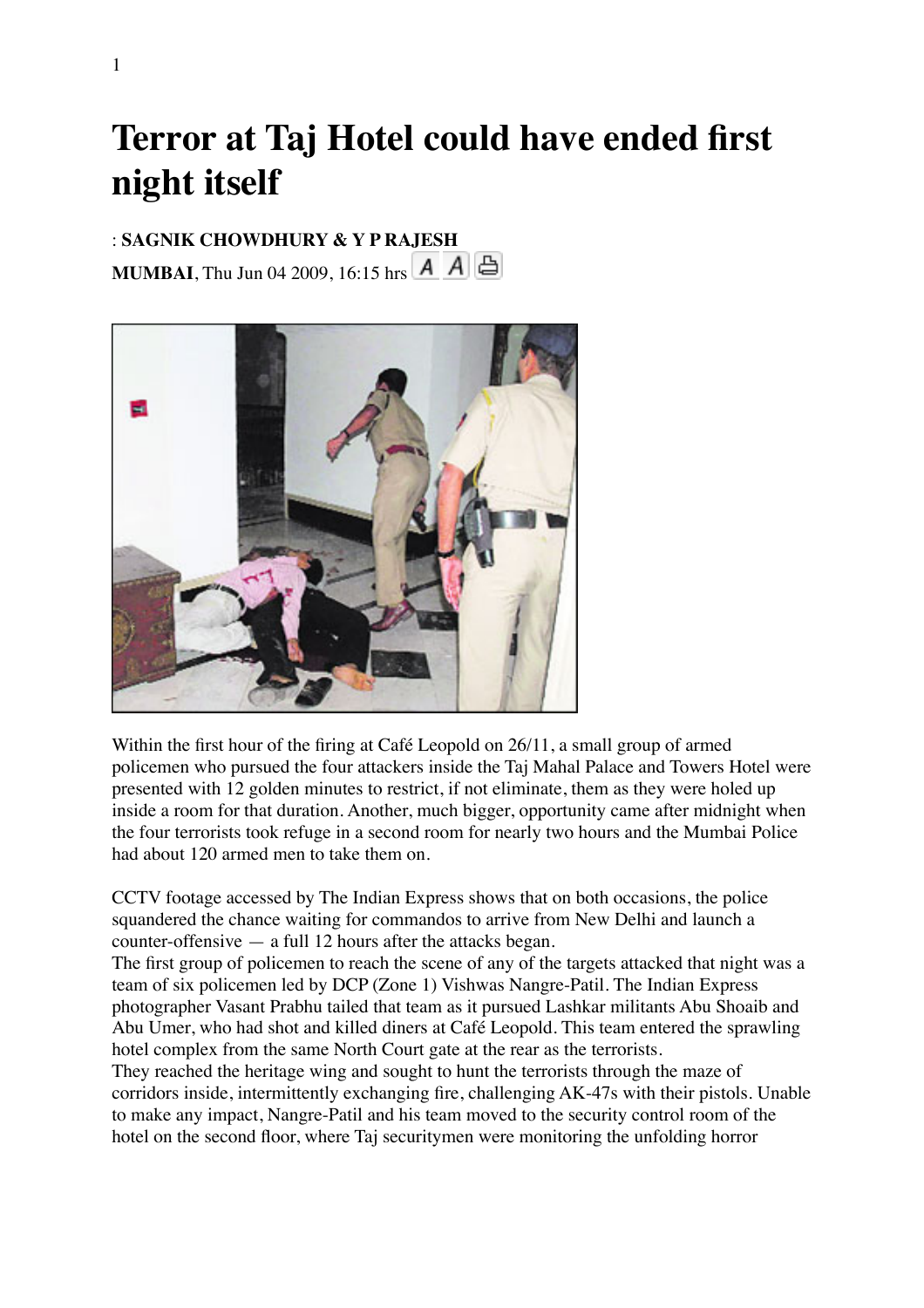through CCTV camera pictures from across the hotel.

Over the next four hours, this nondescript room would witness the shocking unpreparedness of the Mumbai Police to take on the attackers whose number had doubled as Shoaib and Umer teamed up with Abdul Rehman Bada and Abu Ali, who entered the hotel from the main entrance five minutes before them at 9.38 pm.

CCTV footage from inside the hotel shows the four terrorists gathering first inside Room 551 of the heritage wing for 12 minutes and later in Room 632 for nearly two hours with minor interruptions in between.

On both occasions, Nangre-Patil and his team got this information instantly from the hotel's security staff. The first chance to restrict or engage the Lashkar men presented itself within an hour after they had raided the hotel, the second came about two hours later as the sequence of events recorded by the hotel's CCTV cameras show:

22:27: All four terrorists enter Room 551 and stay inside until 22:39 when two of them emerge from the room. They enter an adjoining room and bring out a hostage.

22:48: The duo take the hostage back into Room 551 and stay inside until 22:54.

22:54: One terrorist comes out of Room 551 to take a look in the corridor for a minute and returns to the room.

come out of the room and go back into it individually before leaving it together at 23:13 and spreading out. As soon as they noticed the movements of the attackers at 22:27, the Taj security staff asked Nangre-Patil to seize the opportunity and block the terrorists in that room. Nangre-Patil is learnt to have said that special forces were on their way and would take over the task.

Then came the second opportunity.

00:38: The four terrorists trooped into Room 632 and stayed inside.

00:53: One of them left and returned shortly.

01:28: Another left the room and returned after a few minutes.

02.34: All four left the room and fanned out, igniting fires on the sixth floor.

Nangre-Patil, who continued to remain in the hotel security control room, was once again informed by security staff as soon as the four terrorists entered Room 632. This time, the DCP informed senior officers over the wireless and also sought more policemen. But according to Control Room transcripts of the wireless conversations heard by The Indian Express, Mumbai Police Commissioner Hassan Gafoor told Nangre-Patil to wait for backup. When contacted, Gafoor said: "There was no question of asking anyone to flee or not engage the terrorists. Nangre-Patil displayed exemplary courage. He told me, 'Sir, I will do or die', and I told him not to contemplate such things as the Army was on its way. Two constables